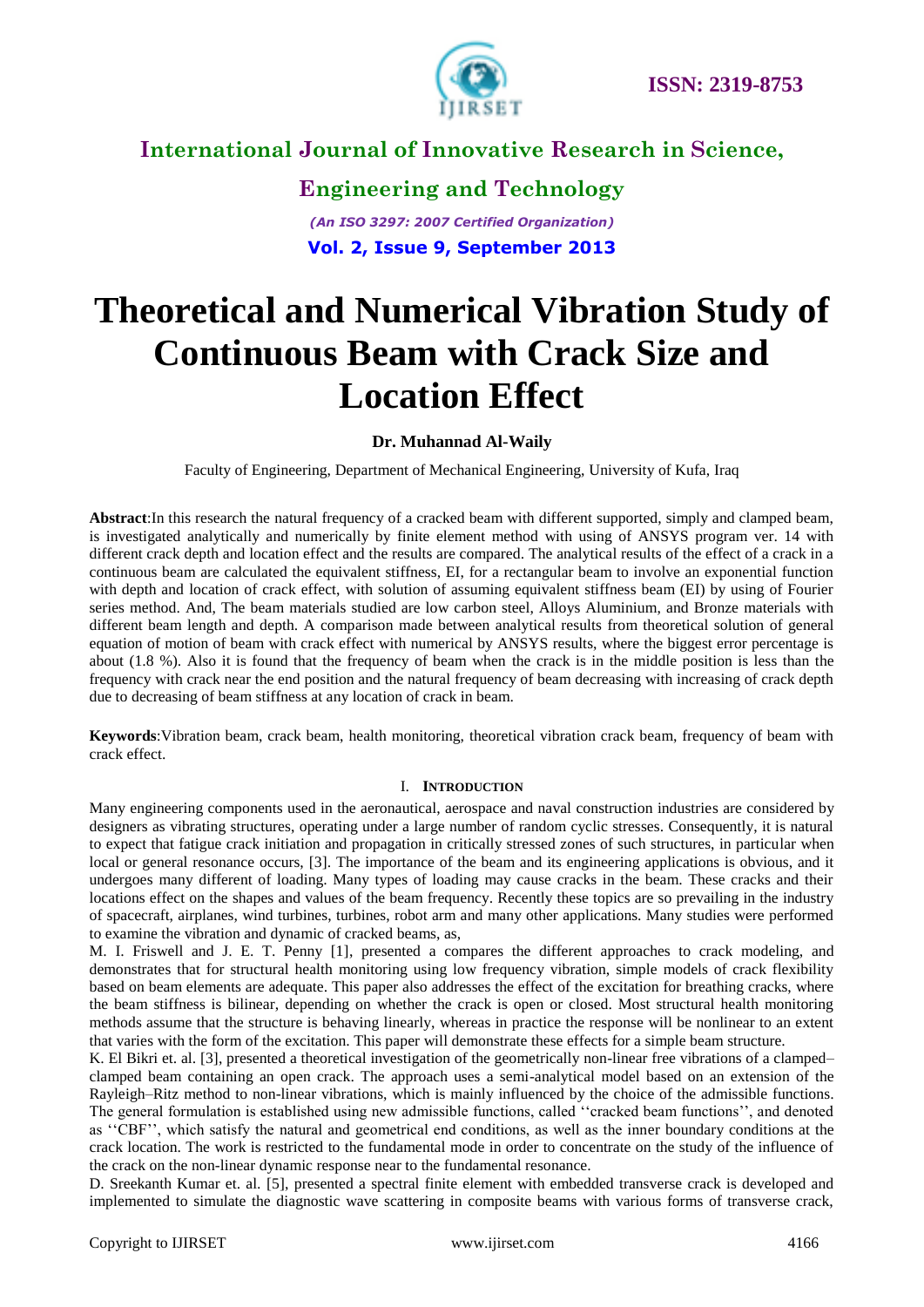

# **Engineering and Technology**

*(An ISO 3297: 2007 Certified Organization)* **Vol. 2, Issue 9, September 2013**

such as surface-breaking cracks, matrix cracking and fiber fracture. The equilibrium equations are represented using compact matrix notations. After assembly of the element-internal system of waveguides, the internal nodes are condensed out and finally a two-node finite element in frequency domain is obtained. Important conclusions are drawn on the advantages of the proposed approach, limitations of the element and further scope of improved diagnostic analysis of cracked beam.

Ertugrul Cam et. al. [6], presented information about the location and depth of cracks in cracked beams. For this purpose, the vibrations as a result of impact shocks were analyzed. The signals obtained in defect-free and cracked beams were compared in the frequency domain. The results of the study suggest to determine the location and depth of cracks by analyzing the from vibration signals. Experimental results and simulations obtained by the software ANSYS are in good agreement.

The objective of this paper is to study the effect of crack depth and position on the natural frequency of the beam by using of analytical solution of general equation of motion of beam with crack effect and compared with numerical results evaluated by finite element method with using of Ansys Program.

To achieve the above objectives, analytical solution is developed for dynamic analysis of beam with and without crack effect to evaluate the fundamental natural frequency of beam by using the analytical solution of general equation of motion of beam with crack effect, by building a computer program for analytical solution using Fortran power station 4.0 program.

#### II. **MATHEMATICAL MODEL**

Consider the beam shown in Fig. 1, having the following geometrical and material characteristics  $(l, w, d, d_c, E, I(x), \rho)$ , where; E-modulus of elasticity; and  $\rho$ -density of beam and other notations as shown in the figure. The beam is supposed to be loaded with a bending moment and to have a uniform transverse surface crack of depth a located at a given position xc from the left edge of the beam.



**Fig. 1. Dimensions of Beam with crack**

The general equation of beam vibration can be written as, [2],  $\partial^2$  $\frac{\partial^2}{\partial x^2}$   $\left[EI(x)\frac{\partial^2 w}{\partial x^2}\right]$  $\frac{\partial^2 w}{\partial x^2}$  (x, t)  $\left] + \rho A(x) \frac{\partial^2 w}{\partial t^2} \right]$ ∂t 2 x,t = 0-------------------------------------(1)

The effect of a crack in a continuous beam and calculated the stiffness, EI, for a rectangular beam to involve an exponential function given by, [1]:

EI x = EI0 1+C exp −2α x−xc d -------------------------------------(2)

Where,

 $C = \frac{(I_0 - I_c)}{I}$  $\frac{I_{c}}{I_{c}}$ , for,  $I_{0} = \frac{wd^{3}}{12}$  $\frac{v d^3}{12}$  and  $I_c = \frac{w (d - d_c)^3}{12}$  $\frac{-u_c}{12},$ 

w and d are the width and depth of the beam,

 $d_c$  is the crack depth, x is the position along the beam, and  $x_c$  the position of the crack.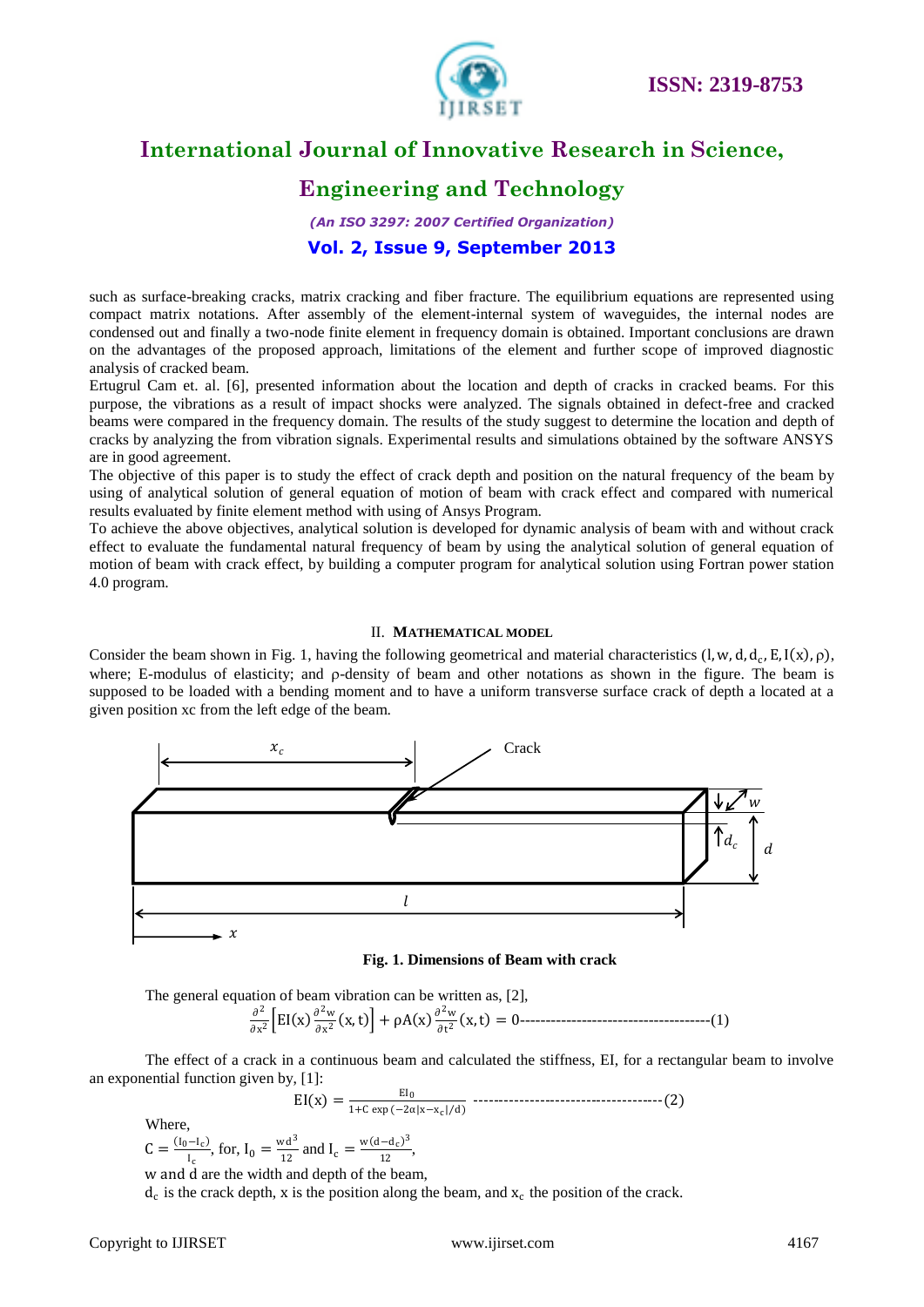

### **Engineering and Technology**

*(An ISO 3297: 2007 Certified Organization)* **Vol. 2, Issue 9, September 2013**

 $\alpha$  is a constant equal to (0.667), [1].

The mass for the beam can be calculated by,

ρA x = ρ ∗ w ∗ d = ρA-------------------------------------(3)

For vibration analysis of the beam having a crack with a finite length, relation Eq. (2) can be expanded as a sum of sine and cosine functions in the domain  $0 \le x \le L$  by Fourier series, as,

 $EI = A_0 + \sum_{n=1}^{\infty} A_n \cos \frac{2n \pi x}{l}$ L  $_{n=1}^{\infty}$  A<sub>n</sub> cos  $\frac{2n \pi x}{L} + \sum_{n=1}^{\infty} B_n \sin \frac{2n \pi x}{L}$ ∞ n=1 -------------------------------------(4) Where,  $A_0$ ,  $A_n$ , and  $B_n$  are Fourier series constant can be evaluated as, [19],

$$
A_0 = \frac{1}{L} \int_0^L EI(x) dx = \frac{1}{L} \int_0^L \frac{EI_0}{1 + C \exp(-2\alpha|x - x_c|/d)} dx
$$
  
\n
$$
A_n = \frac{2}{L} \int_0^L EI(x) \cos \frac{2n \pi x}{L} dx = \frac{2}{L} \int_0^L \frac{EI_0}{1 + C \exp(-2\alpha|x - x_c|/d)} \cos \frac{2n \pi x}{L} dx
$$
  
\n
$$
B_n = \frac{2}{L} \int_0^L EI(x) \sin \frac{2n \pi x}{L} dx = \frac{2}{L} \int_0^L \frac{EI_0}{1 + C \exp(-2\alpha|x - x_c|/d)} \sin \frac{2n \pi x}{L} dx
$$

By integral equation (5) by x, using Simpson's rule integration method [18], get the Fourier series constant, as,  $\int_{x_1}^{x_f} f(x) dx = \frac{1}{3}$  $rac{1}{3} \left( \frac{x_f - x_i}{\overline{m}_d} \right)$ md f x<sup>i</sup> + 4 f x<sup>s</sup> md−1 s=1,3,5,… + 2 f x<sup>s</sup> md−2 s=2,4,6,… + f x<sup>f</sup> -------------------------------------(6) Where,  $x_i = 0$  and  $x_f = L$ , and  $\overline{m}_d$  is the subdivisions of interval  $[x_i, x_f]$ , usually even number. And,  $x_s = x_i + \left(\frac{x_f - x_i}{\overline{m}}\right)$  $\frac{f^{-\lambda_1}}{\overline{m}_d}$  s

Then,

$$
A_{o} = \frac{1}{3L} \left( \frac{x_{f} - x_{i}}{\overline{m}_{d}} \right) \left( \frac{EI_{0}}{1 + C \exp(-2\alpha|x_{i} - x_{c}|/d)} + 4 \sum_{s=1,3,5,...} \frac{EI_{0}}{1 + C \exp(-2\alpha|x_{s} - x_{c}|/d)} + 4 \sum_{s=1,3,5,...} \frac{EI_{0}}{1 + C \exp(-2\alpha|x_{f} - x_{c}|/d)} \right)
$$
  

$$
A_{n} = \frac{2}{3L} \left( \frac{x_{f} - x_{i}}{\overline{m}_{d}} \right) \left( \frac{EI_{0}}{1 + C \exp(-2\alpha|x_{i} - x_{c}|/d)} \cos \frac{2n \pi x_{i}}{L} + 4 \sum_{s=1,3,5,...} \frac{EI_{0}}{\overline{m}_{d} - 1} \frac{EI_{0}}{1 + C \exp(-2\alpha|x_{s} - x_{c}|/d)} \cos \frac{2n \pi x_{s}}{L} + 4 \sum_{s=1,3,5,...} \frac{EI_{0}}{1 + C \exp(-2\alpha|x_{s} - x_{c}|/d)} \cos \frac{2n \pi x_{s}}{L} + 4 \sum_{s=1,3,5,...} \frac{EI_{0}}{1 + C \exp(-2\alpha|x_{s} - x_{c}|/d)} \cos \frac{2n \pi x_{f}}{L} \right)
$$
  

$$
B_{n} = \frac{2}{3L} \left( \frac{x_{f} - x_{i}}{\overline{m}_{d}} \right) \left( \frac{EI_{0}}{1 + C \exp(-2\alpha|x_{s} - x_{c}|/d)} \sin \frac{2n \pi x_{i}}{L} + 4 \sum_{s=1,3,5,...} \frac{EI_{0}}{1 + C \exp(-2\alpha|x_{s} - x_{c}|/d)} \sin \frac{2n \pi x_{s}}{L} + \frac{EI_{0}}{1 + C \exp(-2\alpha|x_{s} - x_{c}|/d)} \sin \frac{2n \pi x_{s}}{L} + 4 \sum_{s=1,3,5,...} \frac{EI_{0}}{1 + C \exp(-2\alpha|x_{s} - x_{c}|/d)} \sin \frac{2n \pi x_{s}}{L} + 4 \sum_{s=1,4,5,...} \frac{EI_{0}}{1 + C \exp(-2\alpha|x_{s} - x_{c
$$

Then, substition eqs. 3 and 4 in to eq. 1, get,

 $\partial^2$  $\frac{\partial^2}{\partial x^2} \Biggl[ \Bigl( A_0 + \sum_{n=1}^{\infty} A_n \cos \frac{2 \ln \pi x}{L} \Bigr)$ L  $_{n=1}^{\infty}$  A<sub>n</sub> cos  $\frac{2 \ln \pi x}{L}$  +  $\sum_{n=1}^{\infty}$  B<sub>n</sub> sin  $\frac{2 \ln \pi x}{L}$  $\sum_{n=1}^{\infty} B_n \sin \frac{2 \pi \pi x}{l} \frac{\partial^2 w}{\partial x^2}$  $\frac{\partial^2 w}{\partial x^2}(x,t) + \rho A \frac{\partial^2 w}{\partial t^2}$  $\frac{\partial^2 w}{\partial t^2}$  (x, t) = 0----------------------------(8) Then, by differential eq. 8, get,

$$
\frac{\frac{\partial^4 w}{\partial x^4}(x,t)\left(A_o + \sum_{n=1}^{\infty} A_n \cos\frac{2 n \pi x}{L} + \sum_{n=1}^{\infty} B_n \sin\frac{2 n \pi x}{L}\right) - \frac{\frac{\partial^3 w}{\partial x^3}(x,t)\left(\frac{4 n \pi}{L}\right)\left(\sum_{n=1}^{\infty} A_n \sin\frac{2 n \pi x}{L} - \sum_{n=1}^{\infty} B_n \cos\frac{2 n \pi x}{L}\right) - \frac{\frac{\partial^2 w}{\partial x^2}(x,t)\left(\frac{2 n \pi}{L}\right)^2\left(\sum_{n=1}^{\infty} A_n \cos\frac{2 n \pi x}{L} + \sum_{n=1}^{\infty} B_n \sin\frac{2 n \pi x}{L}\right) + \rho A \frac{\frac{\partial^2 w}{\partial t^2}(x,t)}{\frac{\partial^2 w}{\partial t^2}(x,t)} = 0
$$
.................(9)

Copyright to IJIRSET [www.ijirset.com](http://www.ijirset.com/) 4168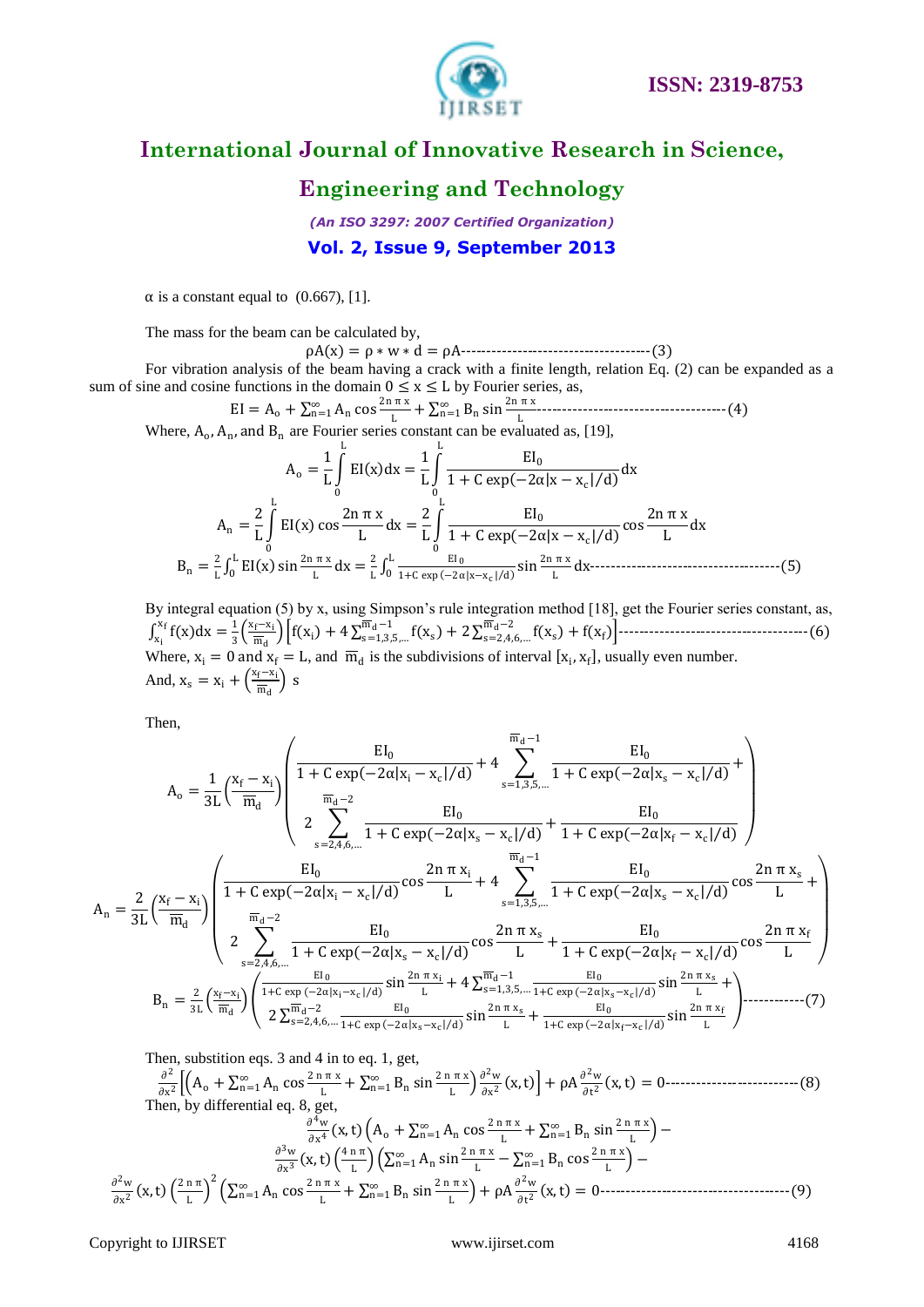

### **Engineering and Technology**

*(An ISO 3297: 2007 Certified Organization)* **Vol. 2, Issue 9, September 2013**

Assuming the effect of crack small on the deflection of beam, then can be assuming the behaviours of beam with crack same the behaviours of beam without crack, as, [2], for simply supported beam,

w x = Ansin βnx -------------------------------------(10)

For,  $\beta_1$ l = π,  $\beta_2$ l = 2π,  $\beta_3$ l = 3π,  $\beta_4$ l = 4π, ... And, the general behavior of beam as a faction of x and time, as,

w x,t = Ansin βnx sin(ωt)-------------------------------------(11) Then, by substation eq. (11) in to (9), get the general equation of motion for beam with crack effect as,

> $(\beta_{\overline{n}})^4 \sin(\beta_{\overline{n}} x) \left(A_0 + \sum_{n=1}^{\infty} A_n \cos \frac{2 \pi \pi x}{n}\right)$  $_{n=1}^{\infty}$  A<sub>n</sub> cos  $\frac{2 \ln \pi x}{L}$  +  $\sum_{n=1}^{\infty}$  B<sub>n</sub> sin  $\frac{2 \ln \pi x}{L}$  $\sum_{n=1}^{\infty} B_n \sin \frac{2 \pi \pi x}{l} +$

$$
(\beta_{\overline{n}})^{3}\cos(\beta_{\overline{n}}x)\left(\frac{4 n \pi}{L}\right)\left(\sum_{n=1}^{\infty}A_{n}\sin\frac{2 n \pi x}{L}-\sum_{n=1}^{\infty}B_{n}\cos\frac{2 n \pi x}{L}\right)+(\beta_{\overline{n}})^{2}\sin(\beta_{\overline{n}}x)\left(\frac{2 n \pi}{L}\right)^{2}\left(\sum_{n=1}^{\infty}A_{n}\cos\frac{2 n \pi x}{L}+n=1\infty Bnsin2 n \pi xL-\omega2\sin\beta n x\rho A=0
$$
.................(12)

By pre multiplying eq. (12) by  $sin(\beta_{\overline{n}}x)$  and integral with x for  $0 \le x \le l$ , get, the natural frequency of beam with crack effect,

$$
\omega^2 = \frac{\int_0^1 \left(\beta_{\overline{n}}\right)^4 \left(\sin\left(\beta_{\overline{n}}x\right)\right)^2 \left(A_0 + \sum_{n=1}^\infty A_n \cos\frac{2 n \pi x}{L} + \sum_{n=1}^\infty B_n \sin\frac{2 n \pi x}{L}\right) + \int_0^1 \left(\beta_{\overline{n}}\right)^3 \sin\left(2 \beta_{\overline{n}}x\right) \left(\sum_{n=1}^\infty A_n \sin\frac{2 n \pi x}{L} - \sum_{n=1}^\infty B_n \cos\frac{2 n \pi x}{L}\right) + \left(\beta_{\overline{n}}\right)^2 \left(\sin\left(\beta_{\overline{n}}x\right)\right)^2 \left(\frac{2 n \pi}{L}\right)^2 \left(\sum_{n=1}^\infty A_n \cos\frac{2 n \pi x}{L} + \sum_{n=1}^\infty B_n \sin\frac{2 n \pi x}{L}\right)}{\int_0^1 \left(\sin\left(\beta_{\overline{n}}x\right)\right)^2 \rho A \, dx}
$$
 (13)

By integral equation (13) by x, using Simpson's rule integration method [18], get the natural frequency of beam with crack effect, as,

$$
\int_{x_i}^{x_f} f(x) dx = \frac{1}{3} \left( \frac{x_f - x_i}{\overline{m}_d} \right) \left[ f(x_i) + 4 \sum_{s=1,3,5,\dots}^{\overline{m}_d - 1} f(x_s) + 2 \sum_{s=2,4,6,\dots}^{\overline{m}_d - 2} f(x_s) + f(x_f) \right] \dots
$$

Where,  $x_i = 0$  and  $x_f = L$ , and  $\overline{m}_d$  is the subdivisions of interval  $[x_i, x_f]$ , usually even number. And,

$$
x_s = x_i + \left(\!\frac{x_f-x_i}{\overline{m}_d}\!\right)\,s
$$

Then,

$$
\frac{1}{3}\left(\frac{x_{f}-x_{i}}{m_{d}}\right)
$$
\n
$$
\frac{1}{3}\left(\frac{x_{f}-x_{i}}{m_{d}}\right)
$$
\n
$$
\frac{1}{3}\left(\frac{x_{f}-x_{i}}{m_{d}}\right)
$$
\n
$$
\frac{1}{3}\left(\frac{x_{f}-x_{i}}{m_{d}}\right)
$$
\n
$$
\frac{1}{3}\left(\frac{x_{f}-x_{i}}{m_{d}}\right)
$$
\n
$$
\frac{1}{3}\left(\frac{x_{f}-x_{i}}{m_{d}}\right)
$$
\n
$$
\frac{1}{3}\left(\frac{x_{f}-x_{i}}{m_{d}}\right)
$$
\n
$$
\frac{1}{3}\left(\frac{x_{f}-x_{i}}{m_{d}}\right)
$$
\n
$$
\frac{1}{3}\left(\frac{x_{f}-x_{i}}{m_{d}}\right)
$$
\n
$$
\frac{1}{3}\left(\frac{x_{f}-x_{i}}{m_{d}}\right)
$$
\n
$$
\frac{1}{3}\left(\frac{x_{f}-x_{i}}{m_{d}}\right)
$$
\n
$$
\frac{1}{3}\left(\frac{x_{f}-x_{i}}{m_{d}}\right)
$$
\n
$$
\frac{1}{3}\left(\frac{x_{f}-x_{i}}{m_{d}}\right)
$$
\n
$$
\frac{1}{3}\left(\frac{x_{f}-x_{i}}{m_{d}}\right)
$$
\n
$$
\frac{1}{3}\left(\frac{x_{f}-x_{i}}{m_{d}}\right)
$$
\n
$$
\frac{1}{3}\left(\frac{x_{f}-x_{i}}{m_{d}}\right)
$$
\n
$$
\frac{1}{3}\left(\frac{x_{f}-x_{i}}{m_{d}}\right)
$$
\n
$$
\frac{1}{3}\left(\frac{x_{f}-x_{i}}{m_{d}}\right)
$$
\n
$$
\frac{1}{3}\left(\frac{x_{f}-x_{i}}{m_{d}}\right)
$$
\n
$$
\frac{1}{3}\left(\frac{x_{f}-x_{i}}{m_{d}}\right)
$$
\n
$$
\frac{1}{3}\left(\frac{x_{f}-x_{i}}{m_{d}}\right)
$$
\n
$$
\frac{1}{3}\left(\frac{x_{f}-x_{i}}{m_{d}}\right)
$$
\n
$$
\frac{1}{3}\left(\frac{x_{
$$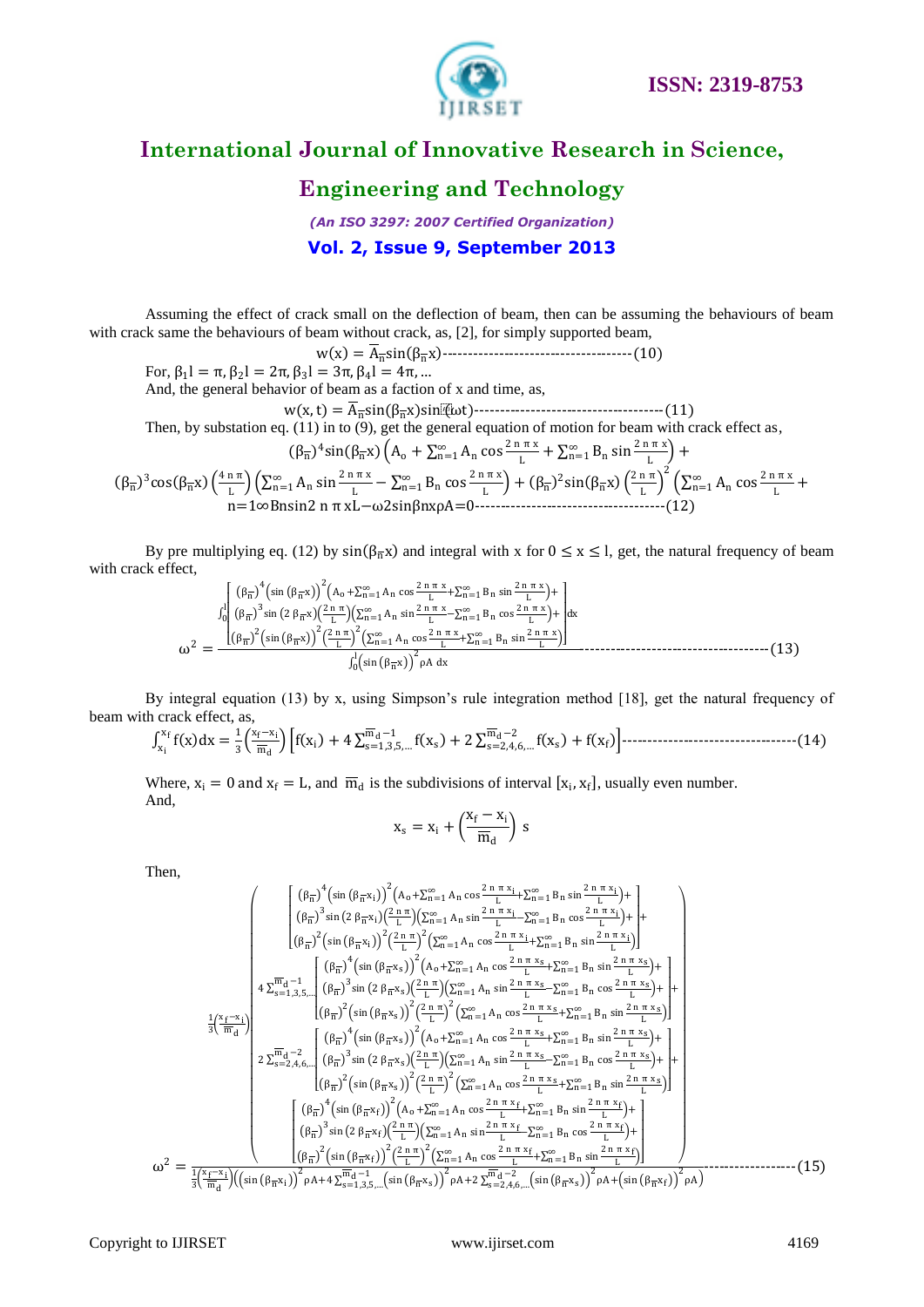

# **Engineering and Technology**

*(An ISO 3297: 2007 Certified Organization)* **Vol. 2, Issue 9, September 2013**

By using of the building a computer program for analytical solution using Fortran power station 4.0 program, can be get the results of Eq. (15) to evaluated natural frequency of beam.

#### III. **NUMERICAL MODEL**

In this method, the finite elements method was applied by using the ANSYS program (ver.14). The three dimensional model were built and the element (Solid Tet 10 node 187) were used.

Generally the number of nodes was approximately (1250-1300) and the number of elements was (550-600). A sample of meshed beam is shown in Fig. 2. for different crack location and depth.





#### **b.1. Beam with Side Crack Location**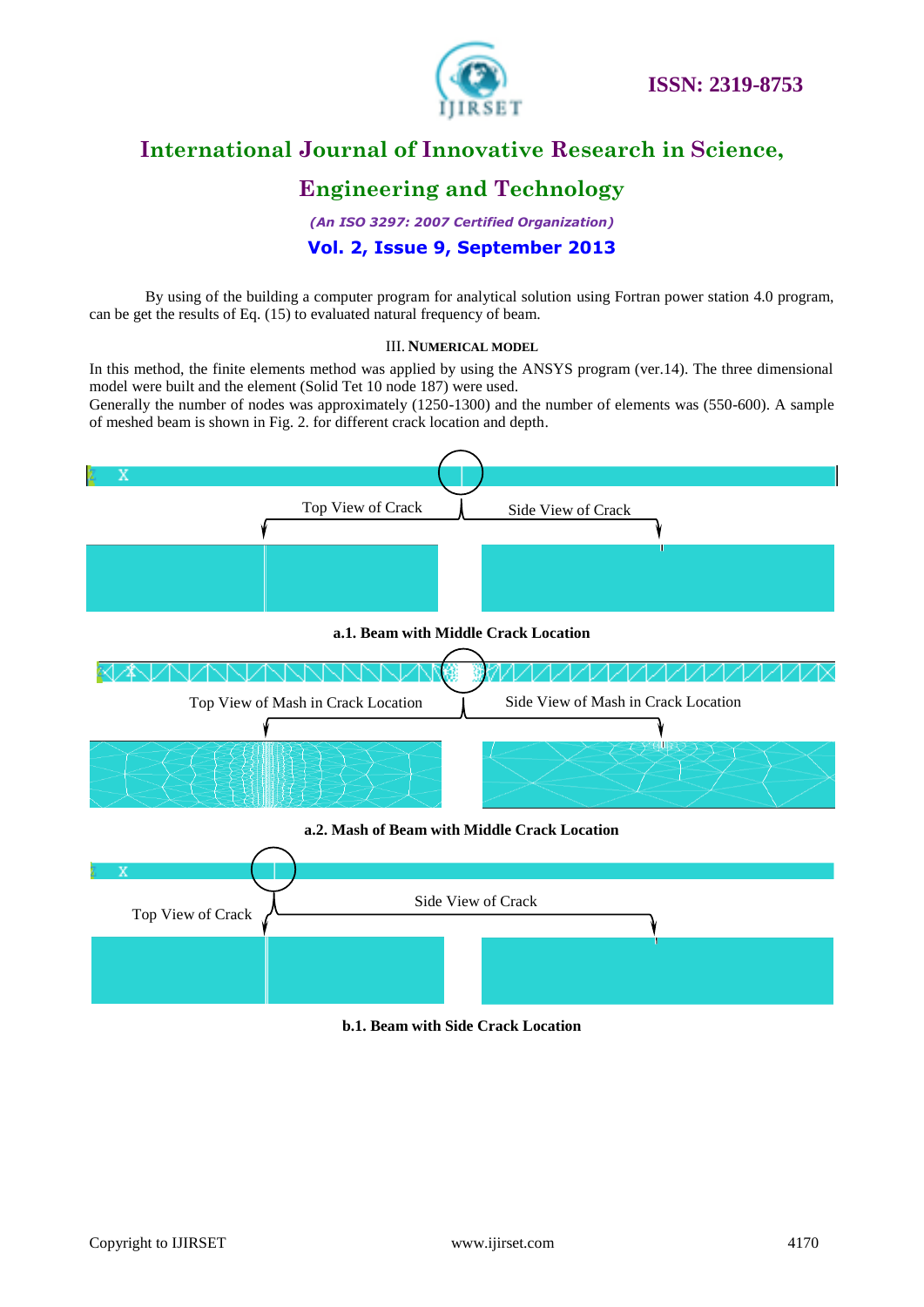



# **Engineering and Technology**

*(An ISO 3297: 2007 Certified Organization)* **Vol. 2, Issue 9, September 2013**



**b.2. Mash of Beam with Side Crack Location Fig. 2. Mash of Beam with Different Crack Location**

#### IV. **RESULT AND DISCUSSION**

The vibration results of beam with crack effect includes the evaluation of the natural frequency of different beam dimensions and materials, with crack effect of beam, included the effect of crack size, crack location, and other parameters of beam as length, depth and boundary condition of beam.

Where The mechanical properties of beam studded, [20], are,

- > Low Carbon Steel beam,
- E=207 Gpa, G=80 Gpa,  $\rho$ =7800 kg/m<sup>3</sup>, v=0.3 > Alloys Aluminum beam,
	- E=69 Gpa, G=26 Gpa,  $\rho$ =2770 kg/m<sup>3</sup>, v=0.33
- > Bronze beam, E=115 Gpa, G=45 Gpa,  $\rho$ =7650 kg/m<sup>3</sup>, v=0.28 And dimensions beam,
- $\triangleright$  Width of beam,  $w = 0.015$  m
- $\geq$  Depth of beam,  $d = 0.005$  m, 0.015 m, and 0.025 m
- Eength of beam,  $l = 0.5$  m, and, 1 m

The method studied to evaluated the natural frequency of beam with crack effect are, theoretical study and numerical study, by using ANSYS Program Version 14.

The theoretical work includes the study of the crack effect of beam with different crack size (depth of crack), different crack position, different beam dimensions (depth and length of beam) and simply supported boundary conditions of beam.

The theoretical results are compared with those obtained numerically by using the ANSYS Program (Version 14) for each parameters effect studied as shown in Figs. 3 and 4. A comparison made between analytical results from solution of general equation of motion of beam, with crack effect, with numerical results by finite elements methods, shows a good approximation where the biggest error percentage is about (1.8 %).

The effect of crack size as depth of crack for beam with different length, depth, and boundary conditions of different beam materials, with different location of crack are shown in figs. 5 to 7. From Figs. 5 to 7 shows the effect of the crack on the natural frequency of beam, can see that the natural frequency decreasing with increasing crack depth for different crack position, this is because the changing in stiffness beam. And the rate of decreasing for experimental are close for different crack position.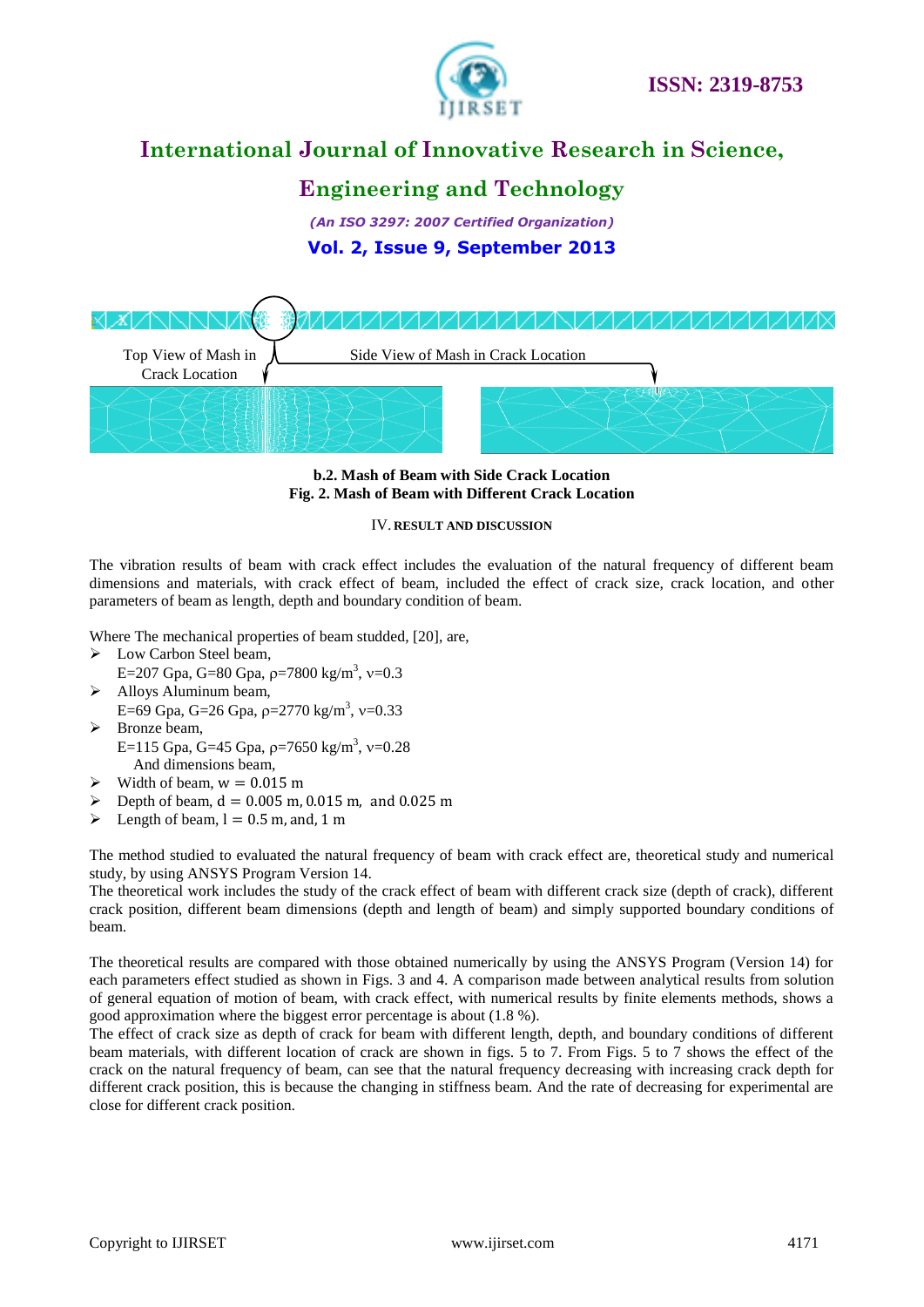

# **Engineering and Technology**



Fig. 3. Compare Natural Frequency Between Theoretical and Numerical Study of Simply Supported Beam with Crack Depth ( $d_c = 0.2$ . d) and Different Crack Location for Various Length and Depth Beam of Different Beam Materials.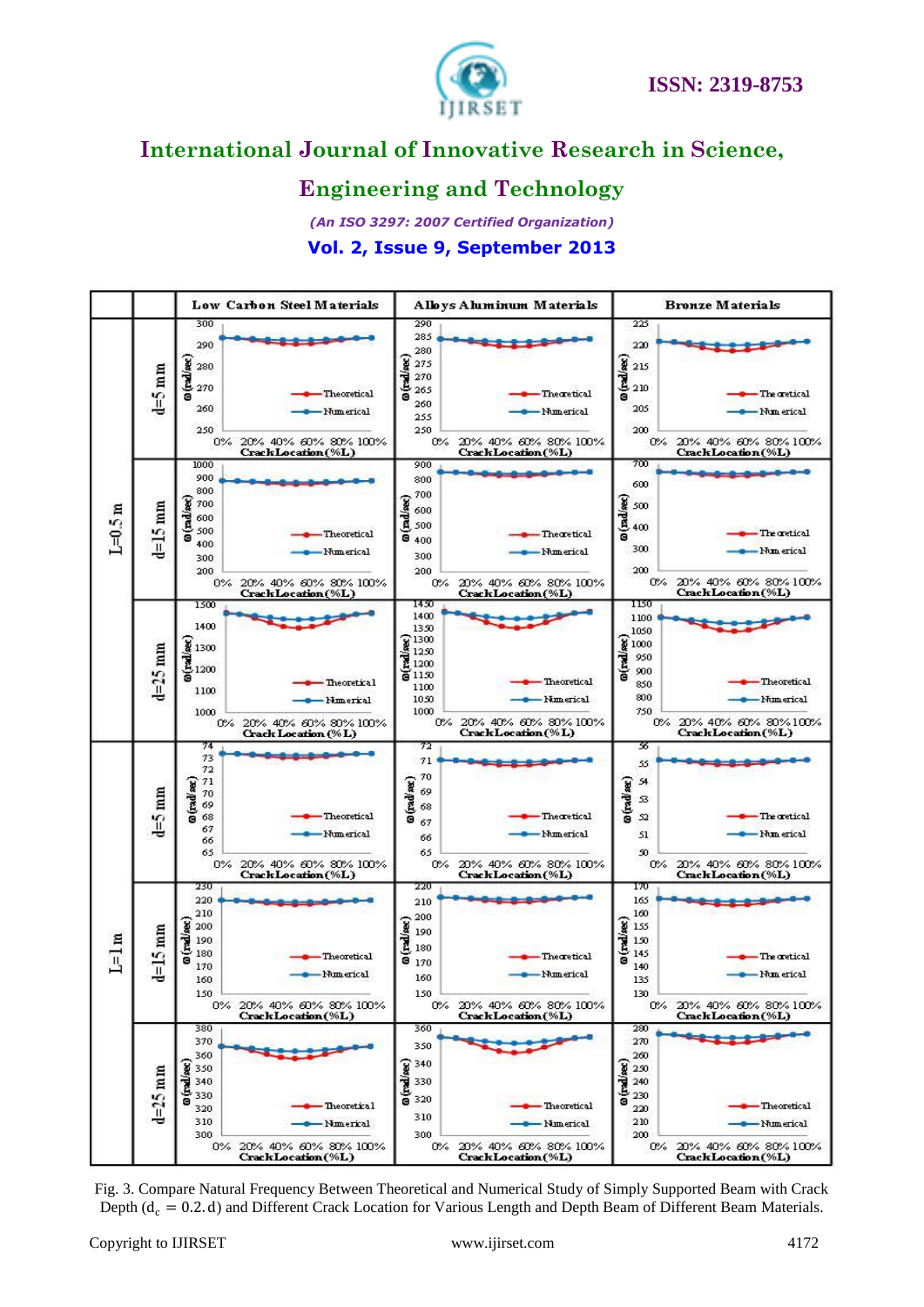

# **Engineering and Technology**



Fig. 4. Compare Natural Frequency Between Theoretical and Numerical Study of Simply Supported Beam with Crack Depth ( $d_c = 0.5$ . d) and Different Crack Location for Various Length and Depth Beam of Different Beam Materials.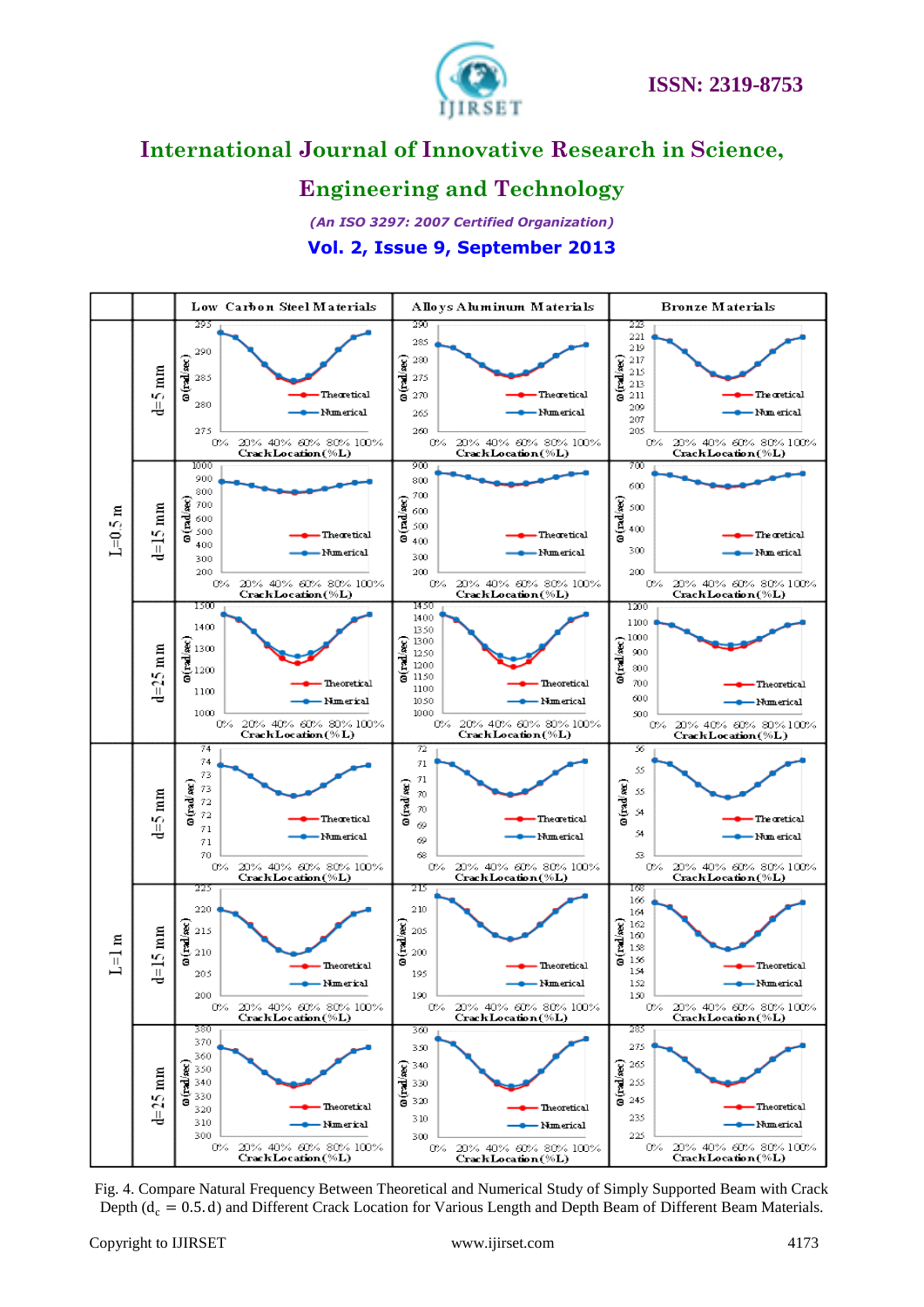

### **Engineering and Technology**



Fig. 5. Natural Frequency of Low Carbon Steel Materials Beam with Different Crack Location and Depth Effect for Various Boundary Condition, depth, and Length of Beam.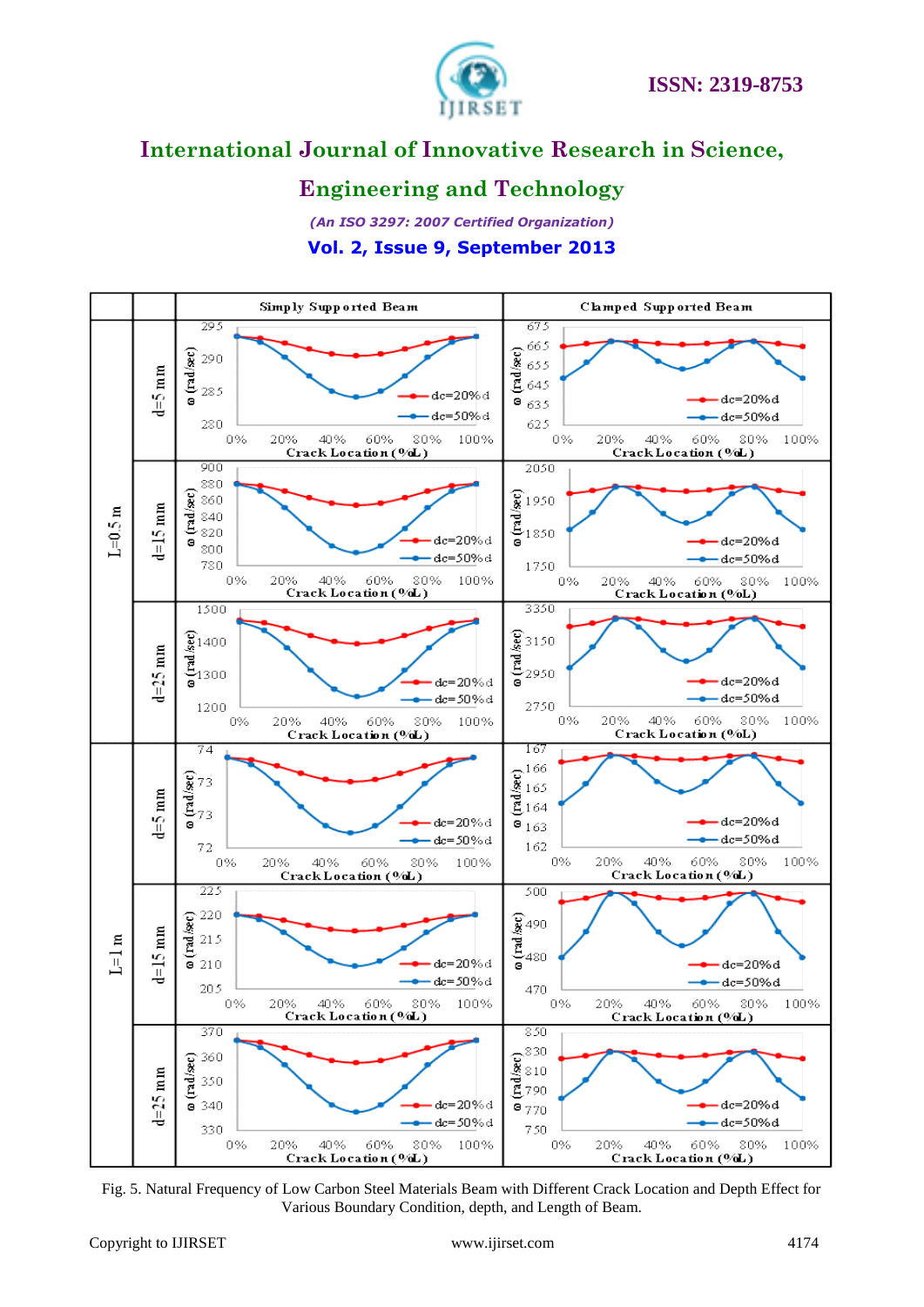

### **Engineering and Technology**



Fig. 6. Natural Frequency of Alloys Aluminum Materials Beam with Different Crack Location and Depth Effect for Various Boundary Condition, depth, and Length of Beam.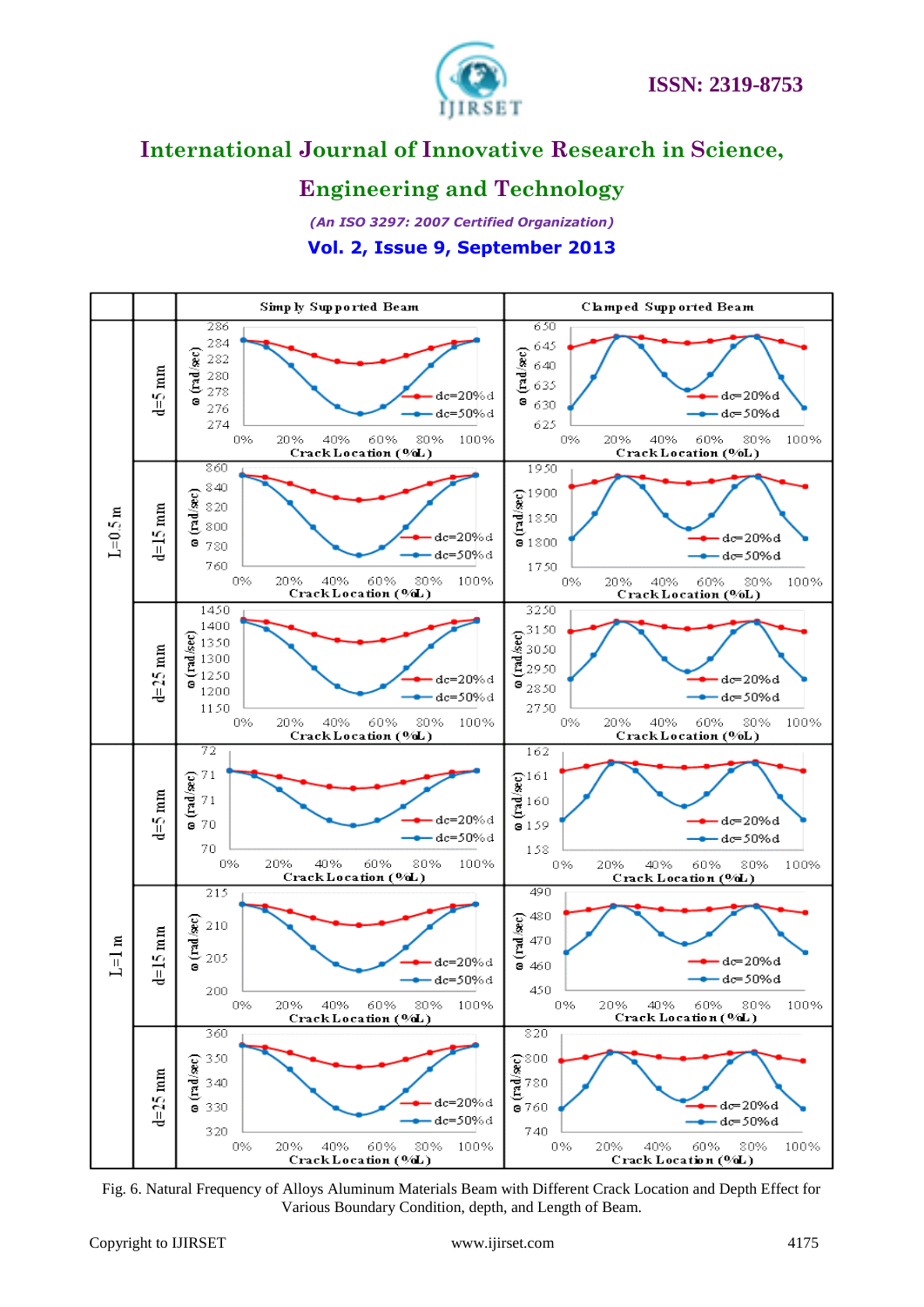

### **Engineering and Technology**